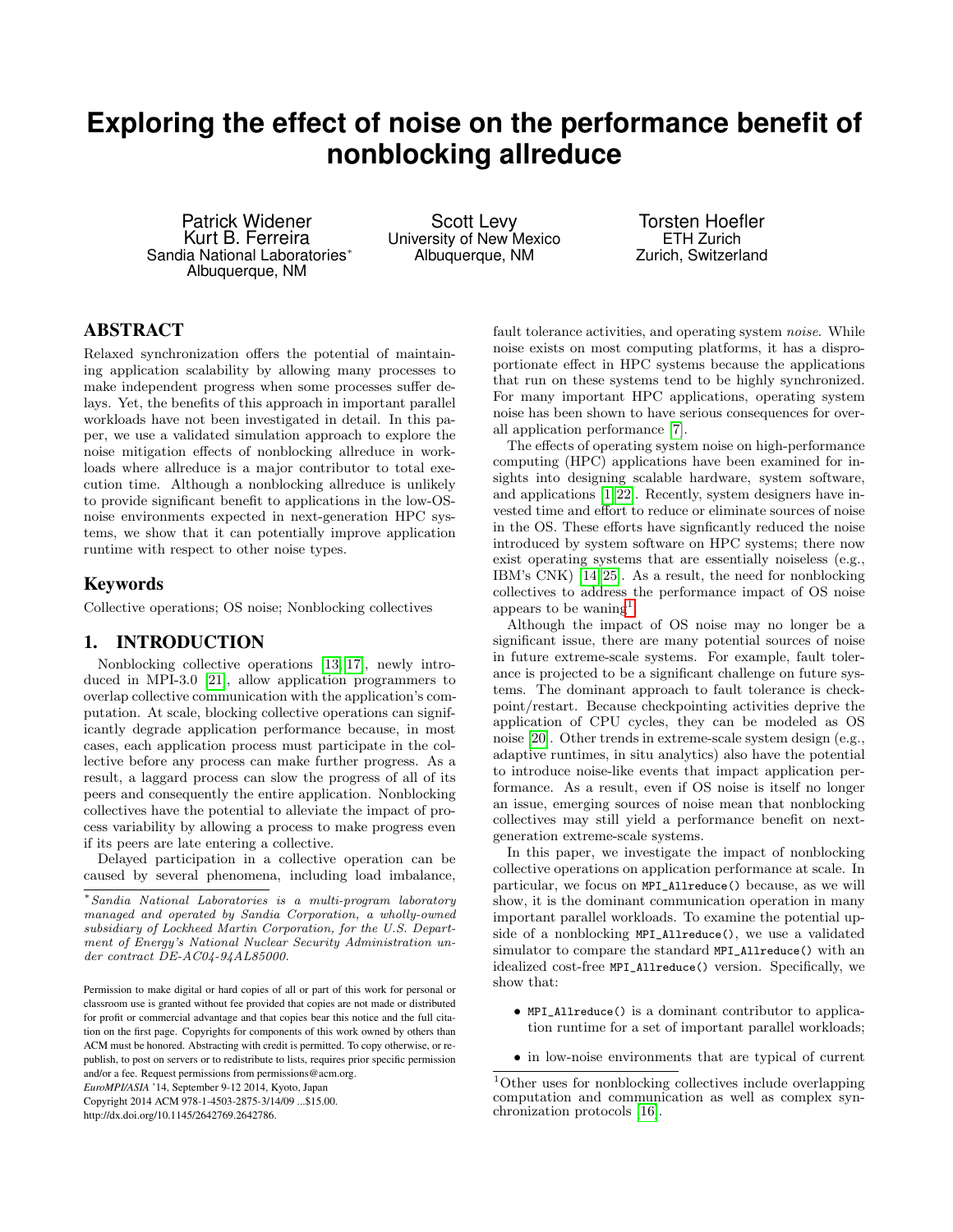and expected future systems, nonblocking allreduce operations are unlikely to provide significant benefits without algorithmic changes; and

• for other sources of noise such as resilience protocol overheads, nonblocking allreduce operations may have a signficant beneficial effect on application performance.

# 2. APPROACH

Our simulation-based approach is based on capturing and examining the communication structure of applications. This structure reflects synchronization of applications and exposes dependencies through the establishment of happensbefore relations [\[19\]](#page-5-10). This is especially useful for the examination of asynchronous operations because of the possible formation of transitive dependencies between processes which do not communicate directly. For MPI programs, static analysis of communication structure is complicated by the difficulty of both offline message matching [\[3\]](#page-5-11) and modeling interactions analytically. We use instead a discrete-event simulator and model application communication as events.

Our simulator framework comprises LogGOPSim [\[15\]](#page-5-12) and the tool chain developed by Levy et al. [\[20\]](#page-5-8). LogGOPSim uses the LogGOPS model, an extension of the well-known LogP model [\[4\]](#page-5-13), to simulate application traces that contain all exchanged messages and group operations. In this way, LogGOPSim reproduces all happens-before dependencies and the transitive closures of all delay chains of the application execution. It can also extrapolate traces from small application runs with p processes to application runs with  $k \cdot p$ processes. The extrapolation produces exact communication patterns for all collective communications and approximates point-to-point communications. Noise injection into simulations is done by constructing a time-indexed list of detours and their durations; this list is given as input to the simulator which introduces the described delays into the execution of the simulated application.

LogGOPSim and its trace extrapolation features have been validated [\[14,](#page-5-6) [15\]](#page-5-12). The complete tool chain has been validated against experiments and established models [\[20\]](#page-5-8).

# 2.1 HPC Workload Descriptions

We present results from the simulation and analysis of a set of workloads. These workloads represent scientific applications that are currently in use and computational kernels thought to be important for future extreme-scale computational science. They include:

- CTH, a multi-material, large deformation, strong shock wave, solid mechanics code [\[5\]](#page-5-14),
- HPCCG, a conjugate gradient benchmark code that is part of the Mantevo [\[11\]](#page-5-15) suite of mini-apps,
- LAMMPS (Large-scale Atomic/Molecular Massively Parallel Simulator) [\[23\]](#page-5-16), a classical molecular dynamics code developed at Sandia National Laboratories,
- LULESH, the Livermore Unstructured Lagrangian Explicit Shock Hydrodynamics proxy application [\[6,](#page-5-17) [18\]](#page-5-18), used by the Extreme Materials at Extreme Scale codesign center at Los Alamos National Laboratory [\[6\]](#page-5-17),
- miniFE, the Mantevo [\[11\]](#page-5-15) finite element miniapplication which implements kernels representative of the implicit finite-element suite of mini-apps,
- AMG, an algebraic multigrid solver for linear systems arising from problems on unstructured grids [\[10\]](#page-5-19).

Taken as a whole, these applications: are typically run (or are projected to be run) at extreme-scale, run for long periods of time, and represent a diverse mix of computations techniques and methods.

# 3. ALLREDUCE IN HPC APPLICATIONS

Previous investigations [\[7\]](#page-5-3) have identified MPI\_Allreduce() and other collectives as operations that are particularly sensitive to OS noise. Exploratory implementations of nonblocking collectives [\[13\]](#page-5-0) have been developed to address these and other issues. To support our inquiry into the effect of noise on a nonblocking MPI\_Allreduce(), we quantify the role that MPI\_Allreduce() plays in our set of applications.

Figure [1](#page-2-0) shows the percentage of communication time spent in various MPI functions for each of the applications we consider. These results were collected using the mpiP profiling library [\[24\]](#page-5-20). The communication time of LULESH and MiniFE is dominated by MPI\_Allreduce() for process counts up to 1024. Similarly, HPCCG spends more than 80% of its communication time in MPI\_Allreduce() at almost all the tested process counts. In contrast, CTH spends less than 30% of its time in MPI\_Allreduce() (although the fraction increases significantly as the size of the application increases), and LAMMPS spends comparatively little time there. These results suggest that a nonblocking MPI\_- Allreduce() implementation might prove beneficial for at least HPCCG, LULESH, and MiniFE.

The amount of communication time is not by itself the only factor when considering the impact of noise. Another relevant perspective is the frequency of collective operations over the execution time of an application (Figure [2\)](#page-3-0). Examining the performance of these applications we see that as execution proceeds, LULESH, HPCCG, and MiniFE perform MPI\_Allreduce() operations at a high rate. These high amounts of interprocess communication are presumably susceptible to noise-based interference; moreover, any mitigation of noise effects by nonblocking collectives should certainly be observable for these applications.

# 4. NOISE, DETOURS, AND NONBLOCK-ING ALLREDUCE

Nonblocking collective operations allow the application to overlap collective communication with computation. As a result, they have the potential to mitigate the performance impact of system noise [\[7\]](#page-5-3) by allowing the application to absorb noise events. However, it is not clear how much noise absorption nonblocking collectives enable or how much their noise absorption impacts application performance. Therefore, we investigate the performance impact of nonblocking collective using system noise patterns collected on current systems and a synthetic noise pattern we believe to be representative of future extreme-scale systems.

#### 4.1 Characterizing system noise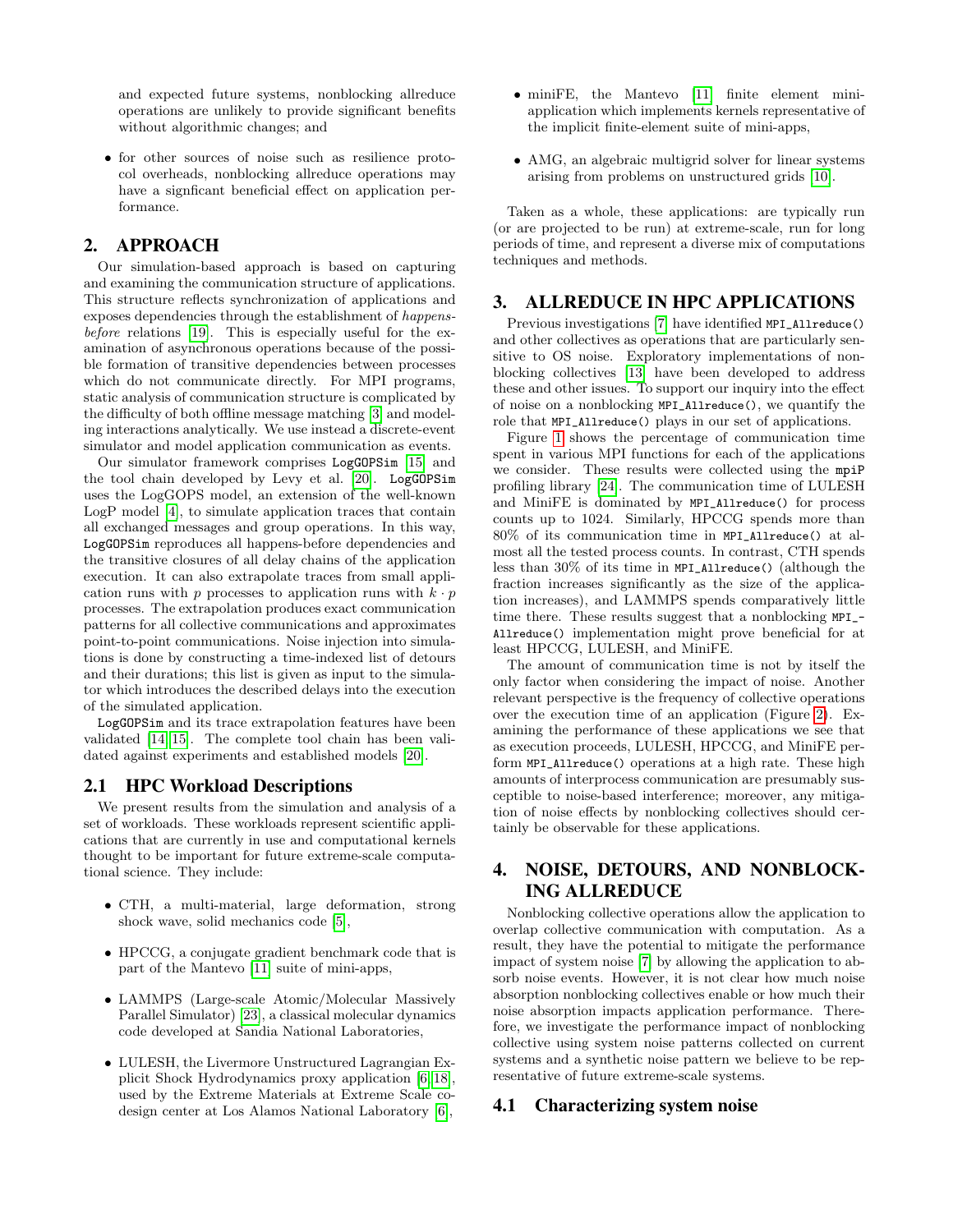

<span id="page-2-0"></span>Figure 1: Percentage of communication time spent in each MPI function for CTH, HPCCG, LAMMPS, LULESH, MiniFE, and AMG.

We measure the noise environment on current HPC systems and consider how might it might differ on future systems. Figure [3](#page-3-1) shows the idle system noise patterns collected on three systems using the selfish [\[14\]](#page-5-6) system noise measurement microbenchmark: Volta, a Cray XC30; Muzia, a Cray XE6; and RedSky, a SunBlade x6275 capacity system with Infiniband. Both Cray systems run the Cray Linux Environment (CLE), Cray's optimized Linux kernel, and RedSky uses CentOS-based software on the compute nodes. From the figure, we see that Muzia has the lowest system noise signature, RedSky has a slightly larger degree of noise. and Volta has the largest volume of the three. Most importantly, we see from this figure that all of these systems have comparatively low noise signatures, with all noise event durations less than 35 microseconds.

As previous work has shown that system noise events can significantly impact HPC performance [\[7,](#page-5-3) [14\]](#page-5-6), great effort has been made to lower the duration of noise events. For example, Cray introduced OS core specialization in the CLE which allows the user to bind CPU cores to OS and system software tasks, thereby reducing the system noise on the application cores. Figure [4](#page-4-0) shows the impact of this core specialization functionality on selfish noise traces collected on Volta, with 0, 1, and four cores dedicated to system software tasks, respectively. Core specialization can greatly "smooth" unpredictable spikes in noise duration, which is of great benefit to applications even if system noise is not notably reduced in general.

#### 4.2 Simulating a nonblocking allreduce

By default, our simulator generates patterns of blocking communications to simulate collective operations. For example, when an MPI\_Allreduce() is encountered in an application trace, the simulator generates SEND and RECV events using a dissemination algorithm similar to that used by MPICH and OpenMPI. We added to the simulator the ability to select different algorithms for implementing the MPI\_Allreduce() operation. For this work, we emulate an optimal nonblocking implementation, but do so in a manner that does not require modification of the application. This operation works as follows: the nonblocking allreduce implementation assumes the the application was able to start the operation early enough and has sufficient overlapping progress such that when the MPI\_Allreduce() operation is reached by a node, it completes immediately and incurs no further overhead. This assumes it is actually possible to re-factor the application in a manner that the nonblocking collectives can be fully utilized (cf. [\[9\]](#page-5-21)). For some application workloads, this re-factoring may not be possible due to algorithmic details. Therefore, our strategy for nonblocking allreduce provides an optimistic upper bound on the performance speedups that can be realized, but this upper bound is not necessarily tight. In addition to nonblocking allreduce, this work may also be useful in studying systems where collectives are supported by targeted optimizations or specialized networking and hardware, for example.

#### 4.3 Application simulation results

We conducted simulations of our target applications to examine how they would respond in the presence of different types of noise. We used three different noise traces: system noise, the worst-case idle system noise signature from Volta as found in Figure  $4(a)$ ; *Daemon noise*, a synthetic noise trace with detour durations of 2.5ms at a frequency of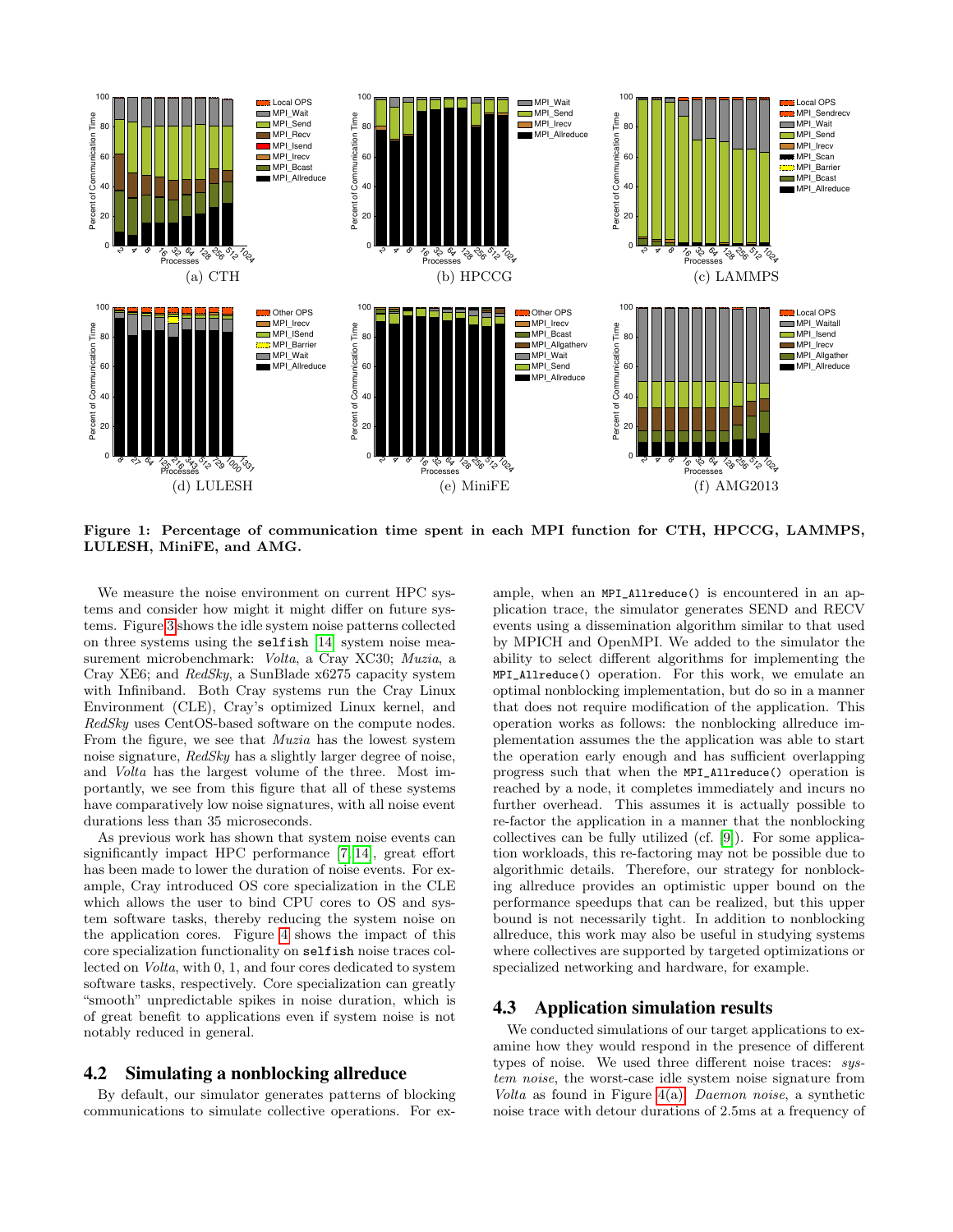

<span id="page-3-0"></span>Figure 2: Frequency of collective operations for CTH, HPCCG, LAMMPS, LULESH, MiniFE, and AMG. For each application, each horizontal line represents either a timeline for a particular collective operation or a combined timeline of all collectives; the y-axis is not significant.



<span id="page-3-1"></span>Figure 3: Noise profiles for three Sandia cluster systems collected using the selfish detour collection tool.

10 Hz, designed to represent the types of detours that would be introduced by a typical system-level daemon process and similar to one used in previous work [\[7\]](#page-5-3); and *asynchronous* checkpointing noise, a 1-second duration, 120-second period application interference pattern similar to processes taking checkpoints in an uncoordinated checkpoint/restart resilience scheme at extreme scale [\[20\]](#page-5-8). In each case, we measured the application speedup of our idealized nonblocking MPI\_Allreduce() implementation when compared to the use of a normal blocking MPI\_Allreduce().

The speedup results are presented in Figure [5.](#page-4-2) Subfigure [5\(a\)](#page-4-3) shows that in the presence of system noise, a nonblocking MPI\_Allreduce() produces almost no application speedup for any of the studied applications. Subfigure [5\(b\)](#page-4-4) shows roughly similar results, with only AMG and CTH showing over 10% speedup as process count increases. The behavior of AMG in these two noise regimes is largely explained by its unique (among this set of applications) pattern of collective inter-arrival times [\[8\]](#page-5-22), as shown in Subfigure [2\(f\).](#page-3-2) These results indicate that a nonblocking MPI\_Allreduce() will not provide much mitigation effect of system noise to applications, even for heavy allreduce users (as are HPCCG and

<span id="page-3-2"></span>MiniFE, for example). While it is dangerous to extrapolate this conclusion to other potential nonblocking collective implementations, these results suggest that whatever other benefits they may have for applications, mitigation of system noise is not among them.

Subfigure [5\(c\)](#page-4-5) shows a markedly different result, and in the process illustrates an important point about the nature of noise. This figure shows the response of our idealized nonblocking MPI\_Allreduce() to asynchronous checkpointing noise. This particular type of noise introduces detours with very long durations compared to the OS or daemon noise traces (on the order of seconds as opposed to their millisecond- and microsecond-scale durations). Previous research [\[7\]](#page-5-3) has shown that noise duration has the greatest impact on application performance, and the implications of this point are reflected in this figure. For many of our target applications, a nonblocking MPI\_Allreduce() has significant potential for mitigating the effect of asynchronous checkpoint noise. HPCCG and miniFE both show large speedup factors, as does CTH. The outlier here is LAMMPS, which benefits little from this improvement because of its infrequent use of MPI\_Allreduce(). This result suggests that other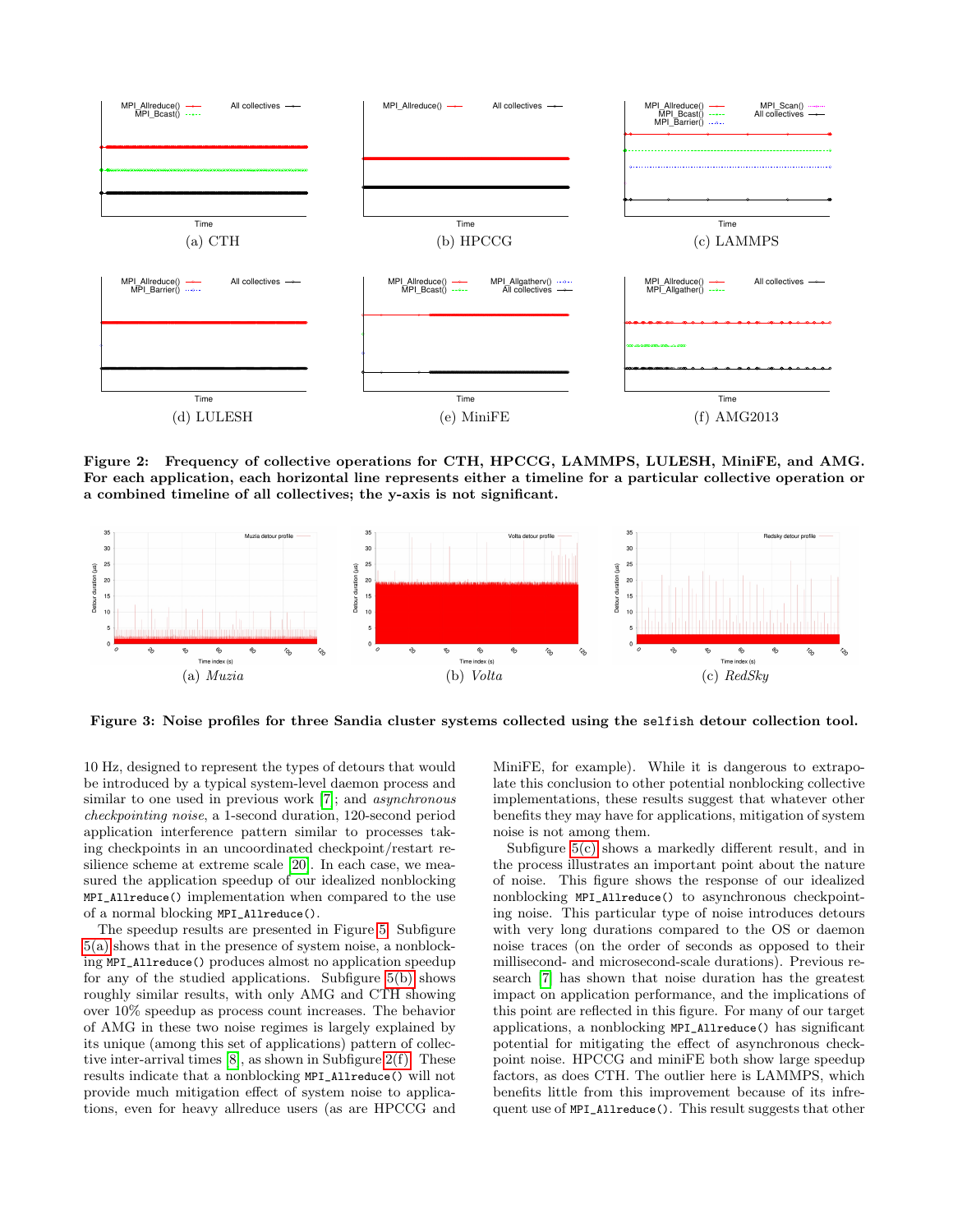<span id="page-4-1"></span>

<span id="page-4-0"></span>Figure 4: Impact of Cray's OS core specialization on the Volta cluster.

<span id="page-4-3"></span>

<span id="page-4-5"></span><span id="page-4-4"></span><span id="page-4-2"></span>(c) Asynchronous checkpointing noise (0.5 Hz, 1 s)

Figure 5: Observed application speedup achieved by switching from standard allreduce to an idealized nonblocking version in the presence of three kinds of noise.

nonblocking collectives may show similar benefits in applications using asynchronous checkpointing.

# 5. RELATED WORK

Techniques for improving the overlap of communication and computation in MPI applications have been thoroughly explored over the past decade. These techniques include offload [\[2\]](#page-5-23) and nonblocking collectives. Based on results showing the potential performance benefit of nonblocking collectives [\[12\]](#page-5-24), Hoefler et al. have argued for the inclusion of nonblocking collectives in the MPI standard [\[17\]](#page-5-1). They have also developed a library that implements nonblocking versions of all of the MPI collectives and characterized its impact on application performance [\[13\]](#page-5-0). Although the early work only briefly discusses system noise, Hoefler et al. subsequently made the connection between nonblocking collective operations and OS noise explicit [\[14\]](#page-5-6).

Despite this body of research, our work is the first to examine the relationship between OS noise characteristics and nonblocking collectives. We are also the first to explore how nonblocking collectives could be used to improve the performance of emerging resilience techniques (e.g., uncoordinated checkpointing).

# 6. CONCLUSION

Nonblocking collective operations are of increasing interest, not only as enablers of continued application scalability but also as potential mitigators of OS noise effects. We have in this paper used a simulation approach to investigate how applications using an idealized nonblocking allreduce operation might respond in the presence of different noise environments, at scales likely to be encountered in future extreme scale systems. Our results indicate that, for noise caused by operating system activity, a nonblocking MPI\_Allreduce() is unlikely to provide much benefit. We suggest that, by themselves, nonblocking collective operations of other types should not be automatically assumed to be able to mitigate such noise effects. However, we have also shown that the effect of other noise types, such as that caused by checkpoint/restart activity, might be usefully reduced by the introduction of nonblocking collectives. Application designers should consider carefully the characteristics of all the noise sources on their target systems to decide whether refactoring their code to take advantage of nonblocking collectives will be worthwhile.